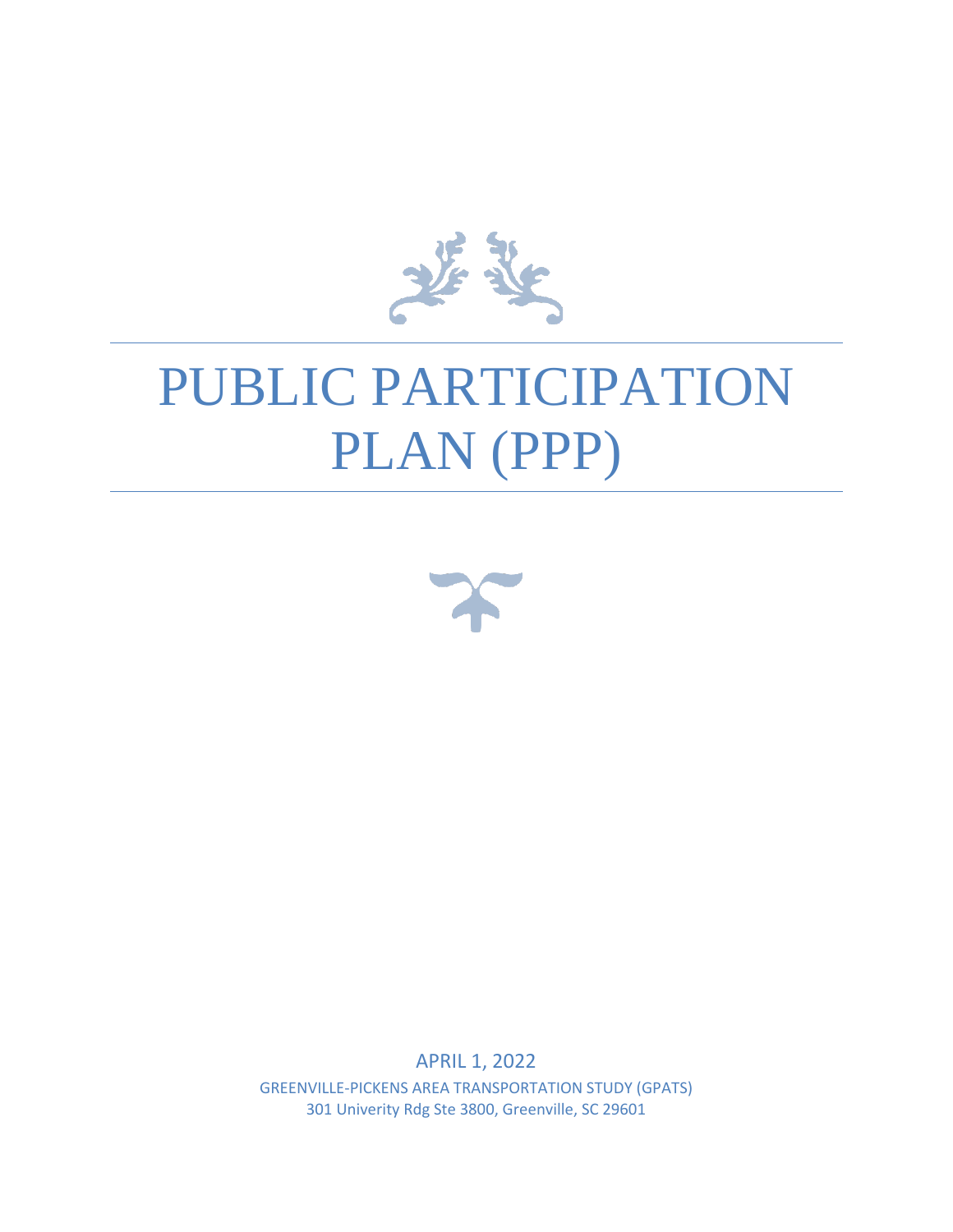This page intentionally left blank.

**i**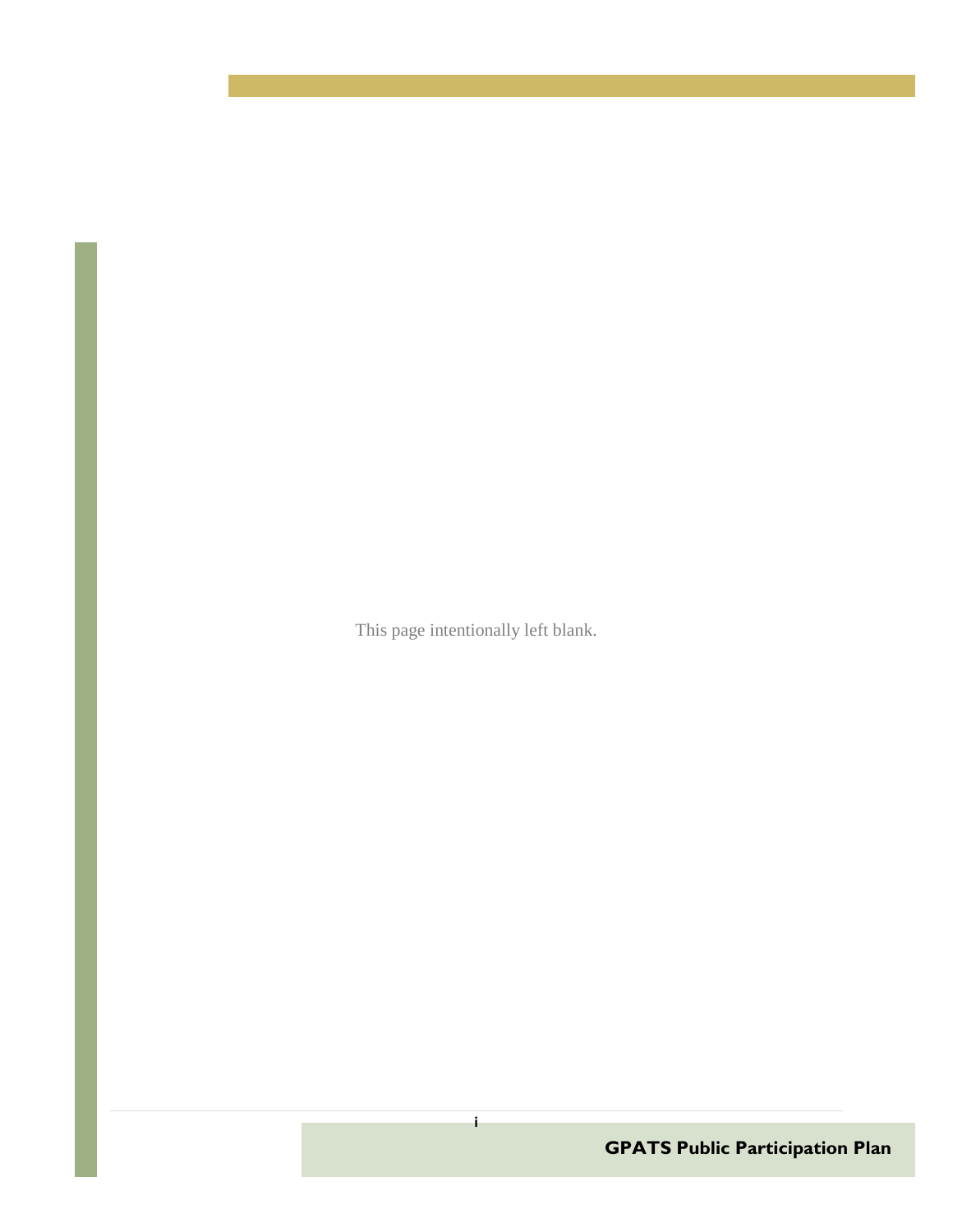# **Table of Contents**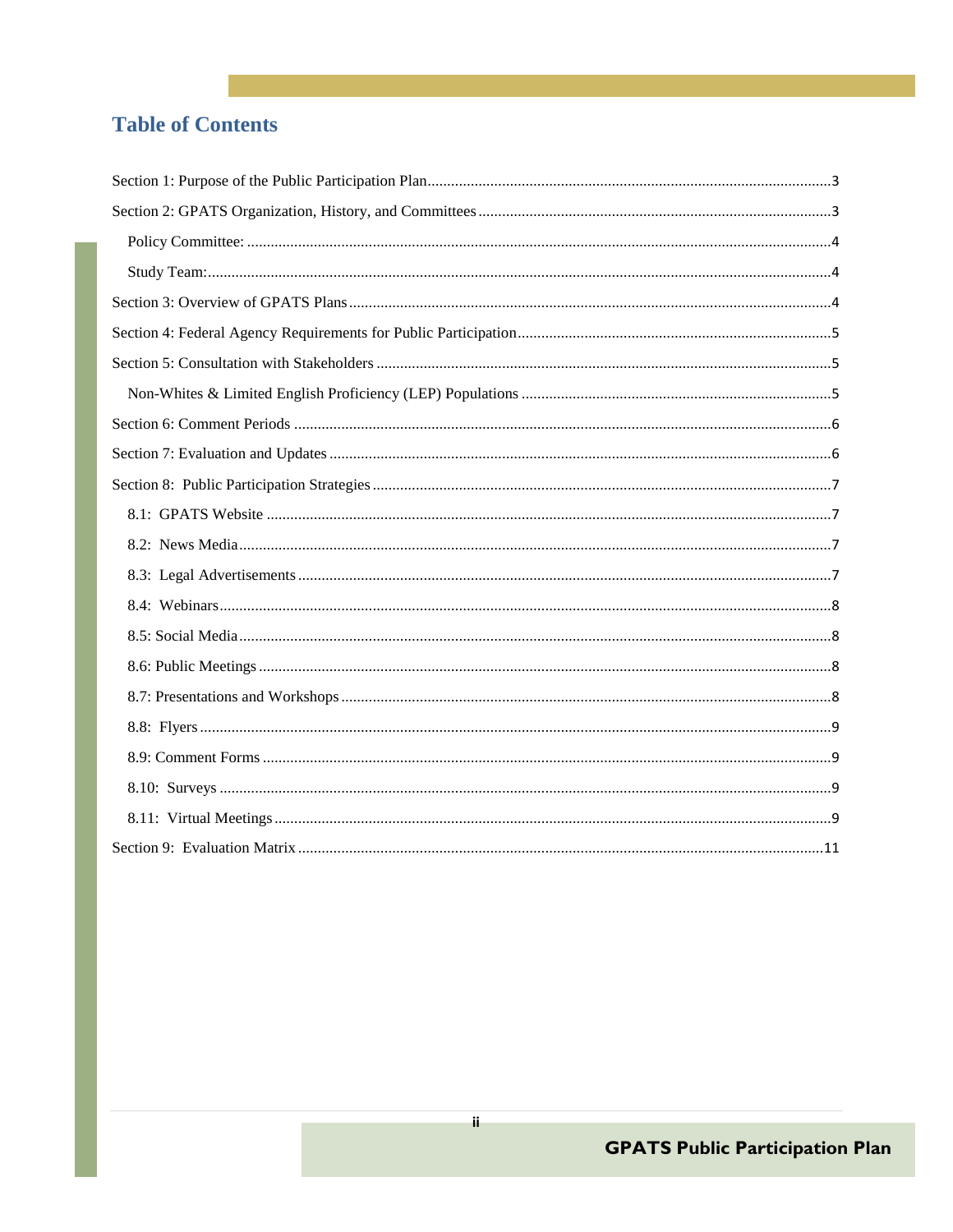# <span id="page-3-0"></span>Section 1: Purpose of the Public Participation Plan

The public participation plan for the Greenville-Pickens Area Transportation Study (GPATS) describes tools and strategies to ensure accurate and timely public information and participation in transportation planning. The plan describes the transportation planning process, public involvement methods, and evaluation measures for public involvement activities.

# <span id="page-3-1"></span>Section 2: GPATS Organization, History, and Committees

The Greenville-Pickens Area Transportation Study (GPATS) is the Metropolitan Planning Organization, or MPO, for the Greenville Urbanized Area. MPOs were created in the 1960s and required for any Census-defined Urbanized Area with a population of 50,000 or more. MPOs were created to ensure that transportation planning is carried out on the regional scale in order to allocate federal and other transportation funding most efficiently.

There are 11 MPOs in the state of South Carolina, and GPATS is one of the largest in terms of funding and population. GPATS covers a significant portion of Greenville County and Pickens County, with smaller portions of Anderson, Laurens, and Spartanburg counties. It contains the municipalities of Central, Clemson, Easley, Fountain Inn, Greenville, Greer, Liberty, Mauldin, Norris, Pelzer, Pendleton, Pickens, Simpsonville, Travelers Rest, West Pelzer, and Williamston. It covers an area of 905 square miles and is home to more than 700,000 residents. GPATS is a separate entity from the South Carolina Department of Transportation (SCDOT), which maintains and manages a large percentage of the roads within the state. Additionally, many of the municipalities and counties within GPATS manage their own transportation projects within their boundaries.

GPATS is responsible for conducting regional transportation planning and overseeing transportation investments. GPATS is involved in transportation projects that utilize federal funding within the boundary area.

GPATS works with road projects, safety projects, bicycle and pedestrian projects, and public transit. GPATS provides staff and technical assistance with many local plans, projects, and initiatives and provides funding to other agencies to carry out transportation-related studies.

The main source of funding for GPATS projects comes from Guideshare, known as Surface Transportation Program (STP) funding in other states. Guideshare money is federal funding funneled and matched through the South Carolina Department of Transportation (SCDOT) to the MPOs in the state. GPATS is the third-largest MPO in South Carolina and receives \$20.6 million in Guideshare funding each year.

GPATS committees are intended to ensure citizens, technical staff, and policymakers' input. These three committees participate in the development of plans and policies for GPATS.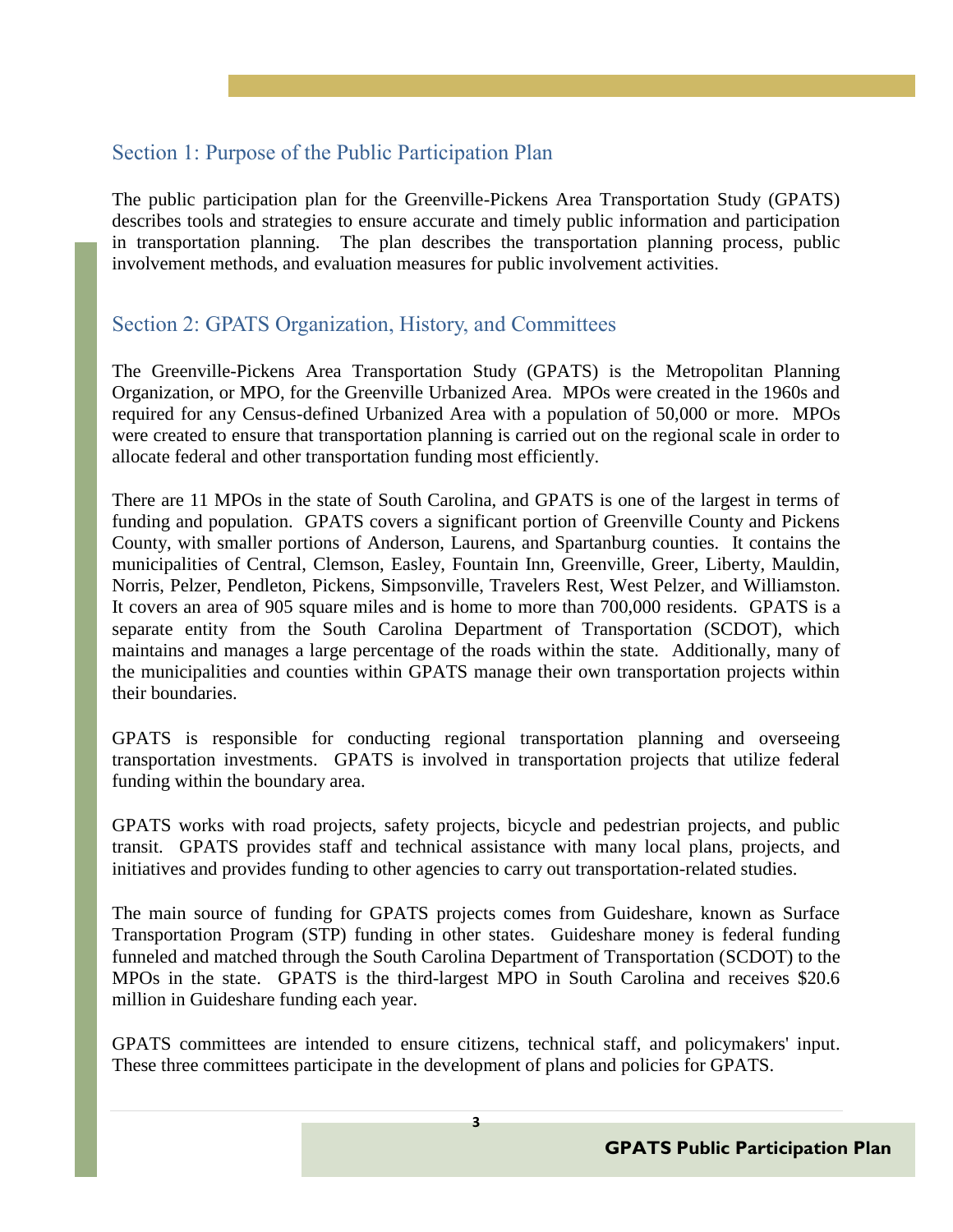#### <span id="page-4-0"></span>Policy Committee:

The GPATS Policy Committee, comprising elected and appointed officials from around the region, approves the scheduling of projects and the allocation of funds and helps to guide the development of the region's transportation infrastructure. This includes, but is not exclusive to, roads and highways, mass transit, bicycle and pedestrian facilities, and freight. The Policy Committee meets a minimum of four times each year and may hold additional called meetings as necessary.

#### <span id="page-4-1"></span>Study Team:

The GPATS Study Team consists of planners, engineers, administrators, and other planning professionals representing the jurisdictions within GPATS. The Study Team is responsible for assisting in the development and evaluation of GPATS plans, projects, and other products, and they make recommendations to the Policy Committee. The GPATS Study Team meets approximately three weeks before each Policy Committee meeting.

# <span id="page-4-2"></span>Section 3: Overview of GPATS Plans

There are three especially important documents that guide GPATS's operations. They are the Long-Range Transportation Plan (LRTP), the Transportation Improvement Program (TIP), and the Unified Planning Work Program (UPWP).

The LRTP is a 25-year financially constrained, meaning it looks at not only road projects but also transit and bicycle/pedestrian projects. It is developed in conjunction with local planning agencies within GPATS, the South Carolina Department of Transportation (SCDOT), and significant public participation. After evaluating projects, they are included in order of priority in the LRTP. The "funded improvements" list consists of all projects GPATS will be able to fund in the next 25 years, assuming current funding levels. The (LRTP) also includes an "unfunded needs" list, should additional funding becomes available. The LRTP will continue to be updated every five years as long as GPATS remains in Air Quality Attainment. If GPATS takes on Nonattainment status, the LRTP will be updated every four years.

The TIP includes a list of projects that have been approved to receive funding over the next years. As projects are allocated funding, they are transferred from the LRTP into the TIP in order of priority. Once a project is in the TIP, the expenses are allocated by fiscal year (preliminary engineering, right-of-way acquisition, construction, etc.). The TIP is updated every two years.

The UPWP details the transportation planning activities carried out by GPATS each year. These activities include the Public Involvement Program, software and equipment purchases, staff education, multimodal planning, short and long-range planning, and special studies. The UPWP is updated every year.

**4**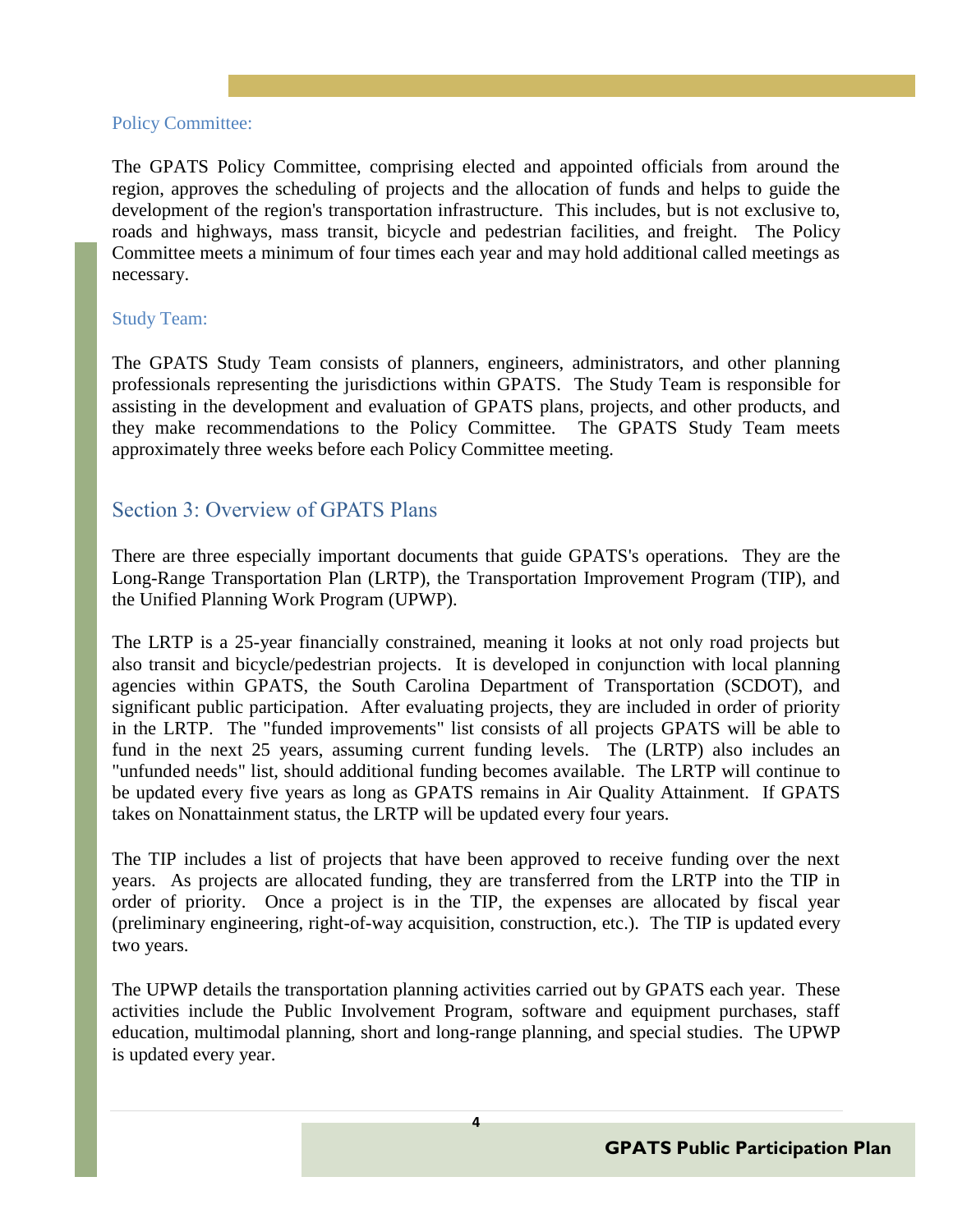# <span id="page-5-0"></span>Section 4: Federal Agency Requirements for Public Participation

The Federal Highway Administration (FHWA) and the Federal Transit Administration (FTA) policy is to support proactive public participation at all stages of planning and project development. State departments of transportation and MPOs are required to develop effective public participation processes. The performance standards for these proactive public involvement processes include:

- Early and continuous involvement,
- Collaborative input on alternatives, evaluation criteria, and mitigation needs,
- Open meetings where matters related to federal-aid highway and transit programs are being considered, and
- <span id="page-5-1"></span>• Open access to the decision-making process.

# Section 5: Consultation with Stakeholders

Federal transportation legislation continues to emphasize the importance of MPO coordination with interested parties during the development of products and documents. GPATS will involve the following: citizens, affected public agencies, representatives of public transportation, freight shippers, providers of freight transportation services, private providers of transportation, representatives of users of public transportation, representatives of users of bicycle and pedestrian facilities, representatives of the disabled, and other interested parties identified by GPATS in its outreach efforts.

GPATS has established and will continue to maintain a list of representatives for all stakeholders mentioned above. These stakeholders will be contacted directly and/or involved through meetings to solicit their input and involvement during the plan development process. GPATS will continue to actively coordinate its planning and public involvement efforts with planningrelated agencies and representatives through a variety of forums, including Policy Committee meetings, Study Team meetings, Citizens Advisory Committee meetings, Greenville Transit Authority meetings, Chamber of Commerce meetings, Ten at the Top meetings, and various local government agency meetings.

### <span id="page-5-2"></span>**Non-Whites & Limited English Proficiency (LEP) Populations**

GPATS makes efforts to reach its Non-White and elderly communities and those with limited English proficiency. GPATS will advertise meeting notices in the local Spanish-language newspaper *Latino*. A staff member of the Greenville County Administration office is able to provide translation of materials into Spanish when needed and has provided assistance with translation at meetings.

To better foster communication with Non-White, Low-Income, and LEP populations, we will continue to build our list of organizations we can partner with so these populations can be informed of upcoming meetings and plans.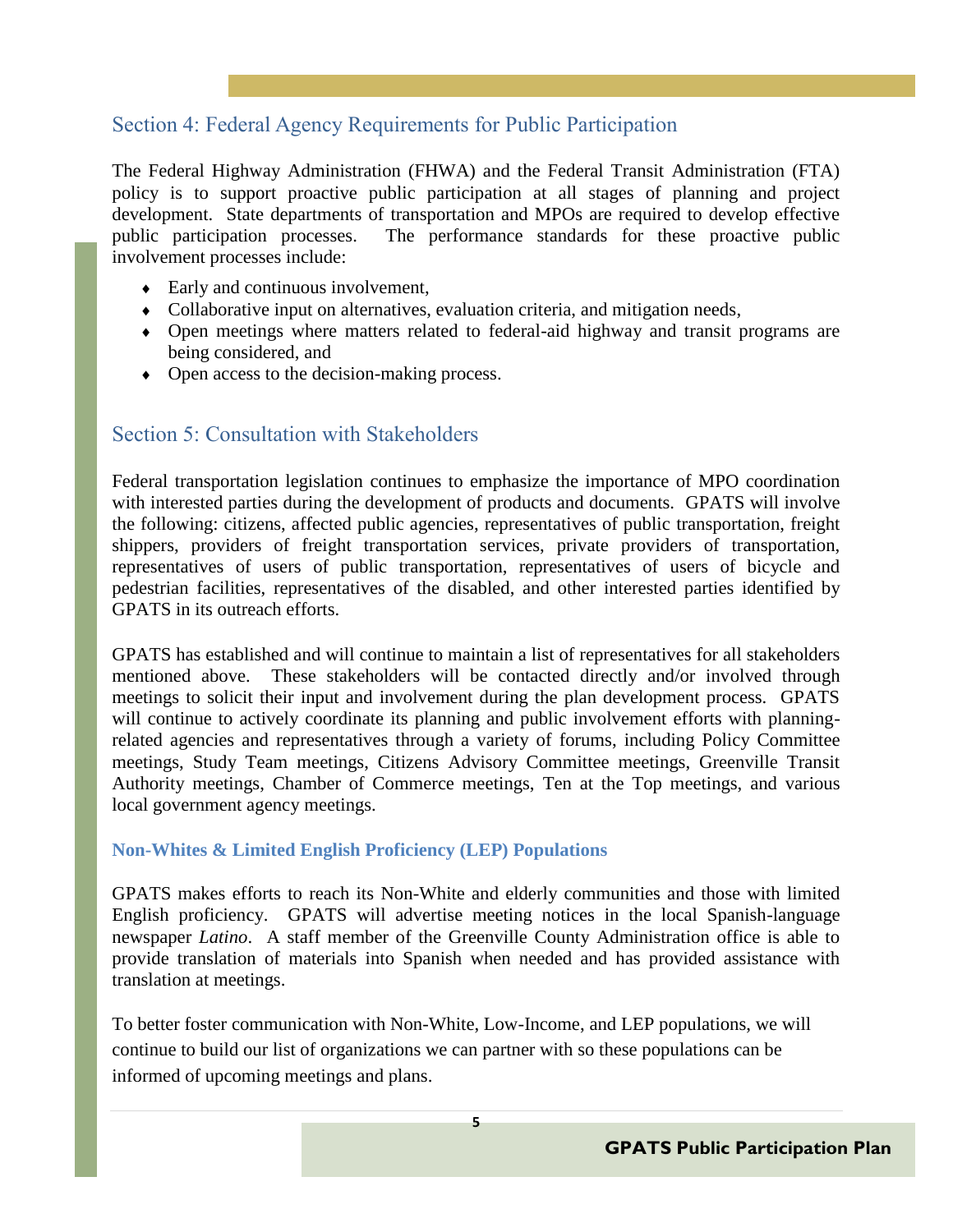As of now, GPATS is aware of these organizations:

| Organization<br>÷۱                          | Organization<br><b>Type</b> | <b>Contact</b><br>$\overline{\phantom{a}}$ | Email<br>$\overline{\phantom{a}}$              | Phone No.          |
|---------------------------------------------|-----------------------------|--------------------------------------------|------------------------------------------------|--------------------|
| The Chinese Culture<br>and Education Center | I EP                        |                                            | info@ccecbridge.org                            | $(864)$ 503-7404   |
| <b>Greenville Literacy</b>                  | <b>LEP</b>                  | Lisa Hall                                  | Hall@greenvilleliteracy.org                    | $(864)$ 467-3461   |
| <b>Hispanic Alliance</b>                    | LEP                         | Dina Estrada                               | Dina@HispanicAllianceSC.com                    | $(864)$ 250-8968   |
| <b>Refuge Sports</b>                        | LEP                         |                                            | refugesports@gmail.com                         |                    |
| The NAACP                                   | Non-White                   |                                            | Lillian Flemming greenvillenaacp5522@gmail.com | $(864)$ 905-0910   |
| The Urban League                            | Non-White                   |                                            | urbanleagueups@gmail.com                       | $(864)$ 244-3862   |
| United Way                                  | Low-Income                  | Hunter Burton                              | hburton@unitedwaygc.org                        | $(864)$ 467-3333   |
| <b>Upstate International</b>                | I EP                        |                                            | info@upstateinternational.org                  | $(864) 631 - 2188$ |

GPATS holds meetings in various formats and at a variety of times, in part to accommodate senior citizens and enable them to more easily attend meetings. All meetings held at Greenville County Square are ADA-accessible. The GPATS Citizens Advisory Committee has a Greenville County Disabilities and Special Needs Board representative. The Citizens Advisory Committee also has several members who are Non-Whites.

# <span id="page-6-0"></span>Section 6: Comment Periods

The standard GPATS comment period will be 21 days, which will apply to all meetings, plans, updates, and corrections requiring advertisement. A longer comment period may be established by GPATS for specific plans. GPATS will offer comment periods for the following: development and updates of the Long-Range Transportation Plan (LRTP), Transportation Improvement Program (TIP), and Unified Planning Work Program (UPWP); amendments to the LRTP, TIP, and UPWP as required by SCDOT; all public meetings; the development of corridor/area plans, the development of transit or bicycle/pedestrian plans, and the development of all other transportation-related plans.

At a minimum, the items mentioned above will be advertised in local newspapers and through the GPATS website. As detailed in Section 8, additional methods will be used depending on the product or document type.

# <span id="page-6-1"></span>Section 7: Evaluation and Updates

The tools and strategies detailed in this Public Participation Plan will be evaluated annually at the end of each GPATS fiscal year (June 30th). The Public Participation Plan will be updated every three years at a minimum.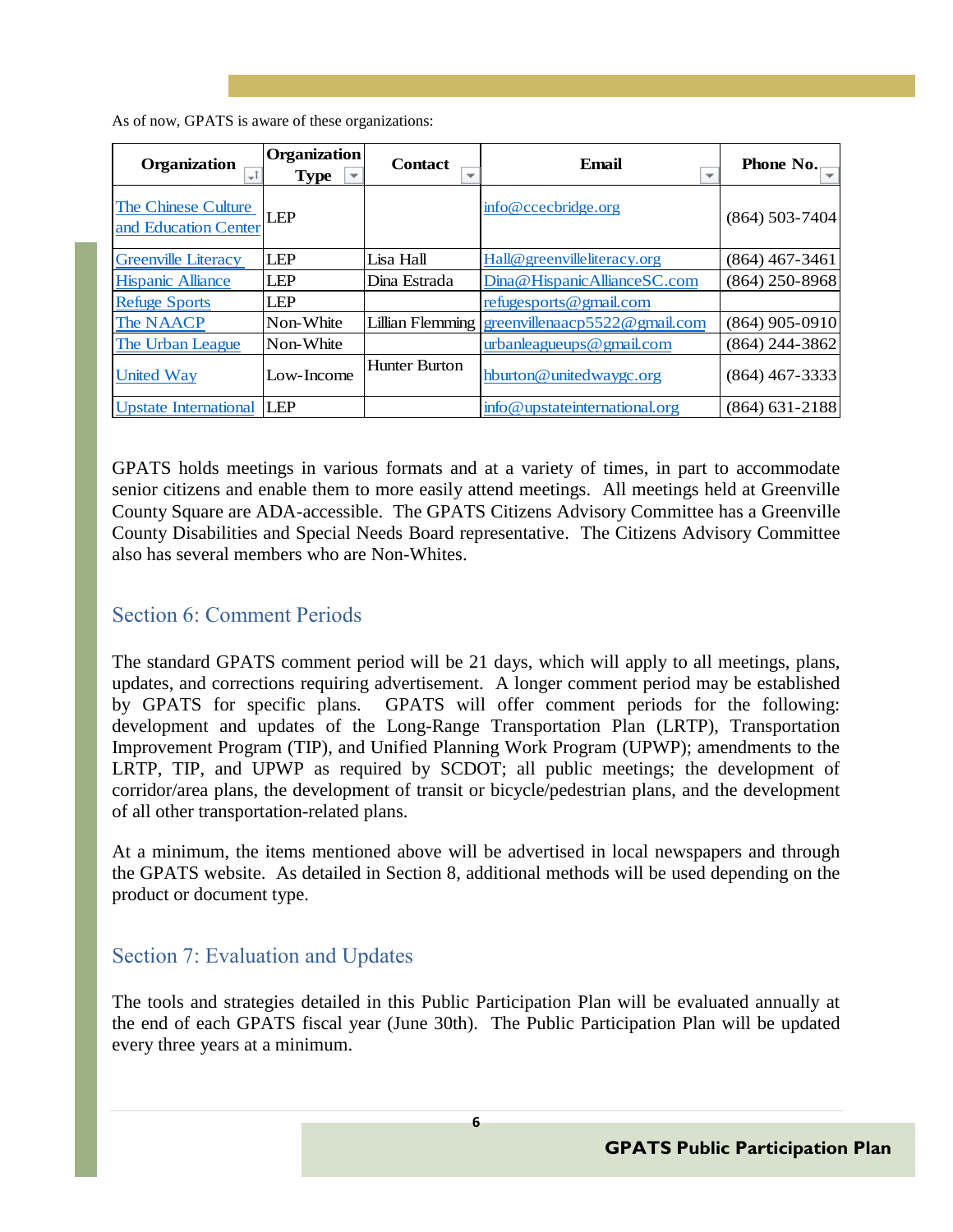# <span id="page-7-0"></span>Section 8: Public Participation Strategies

# <span id="page-7-1"></span>8.1: GPATS Website

In early 2019, GPATS moved its website from a local web design firm [www.gpats.org](http://www.gpats.org/) now housed internally with Greenville County IT Department. The website offers a user-friendly format and gives the public and policymakers easy access to GPATS plans, projects, maps, meeting information, and more. The website includes:

- an [interactive map](http://gpats.org/Programs/InteractiveMapping.aspx) that provides details and termini for all scheduled road projects
- a list of GPATS Policy Committee members, Study Team, and staff, with contact information
- a Citizen's Guide to GPATS
- maps of the GPATS study area
- a calendar listing of all upcoming GPATS meetings, webinars, and other events
- UPWP, TIP, and LRTP documents
- information on Air Quality, Safe Routes to School, and other transportation-related programs
- information on local transit service and bicycle and pedestrian planning in the area
- reports from special studies
- traffic counts from SCDOT and Greenville County data
- news items regarding local meetings, projects, and other developments in transportation
- translation into several languages (including Spanish) through Google Translate, though with the move from the local web design firm to the Greenville County IT Department, this function has been lost but will be restored.

Staff tracks website visits and usage, highlighting the number of visits and unique visitors, the average time spent on the site, and the bounce rate.

#### <span id="page-7-2"></span>8.2: News Media

GPATS staff works with the Greenville County Governmental Affairs Coordinator to disseminate information to the local media. GPATS meeting information and project details have been covered in local newspapers, local television news stations, and local radio. GPATS staff members make themselves available to reporters to be interviewed when there is interest in a story and works through the Governmental Affairs Coordinator to keep reporters updated when there are developments in a previous story.

### <span id="page-7-3"></span>8.3: Legal Advertisements

GPATS advertises all comment periods and public meetings for the UPWP, TIP, and LRTP by legal advertisements in Greenville News, the largest newspaper in the GPATS area. Scheduled GPATS Policy Committee and Study Team meetings are held at Greenville County Square; notices are posted on the GPATS website [\(www.gpats.org\)](http://www.gpats.org/) and on a central bulletin board at the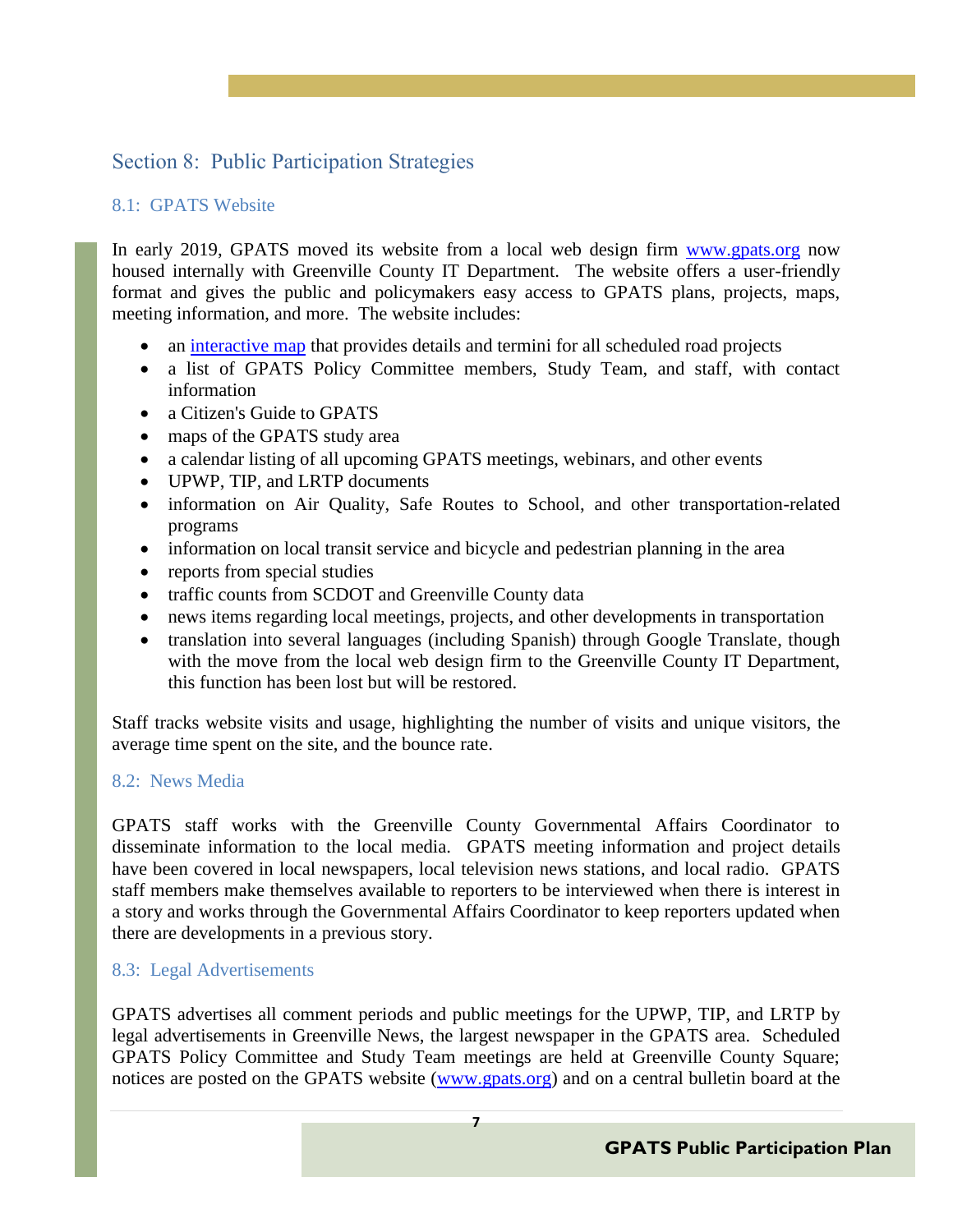county office complex in compliance with state law for advertising public meetings.

#### <span id="page-8-0"></span>8.4: Webinars

Since 2011, GPATS has made it a priority to host several webinars each year on various transportation topics. These events are open to the public and advertised through the website and through an e-mail list. The webinars purchased by GPATS are typically offered through the American Planning Association (APA) and the Association of Pedestrian and Bicycle Professionals (APBP).

### <span id="page-8-1"></span>8.5: Social Media

GPATS and Greenville County use social media tools to communicate with the public and gain feedback on plans and projects. GPATS uses tools such as Twitter and Facebook to reach stakeholders better. GPATS has begun using "virtual meeting" capabilities, with the pandemic, and continues to use Zoom meetings and live-streaming.

#### <span id="page-8-2"></span>8.6: Public Meetings

Depending on the specific issues and needs involved, staff conducts various types of public meetings to communicate information and receive input and comments. GPATS Policy Committee meetings are held at least four times each year, and the public is made aware of the meetings through the website and through legal advertisements, as noted in 7.3. Meetings are held in ADA-accessible locations within Greenville County Square.

Meetings and workshops that tie in with specific projects, such as an update of the Long-Range Transportation Plan or a corridor study, are advertised to the public through local media, the GPATS website, and legal advertisements.

These meetings are held in various locations and at a variety of times to make it feasible for a larger number of people to attend. GPATS has experimented with multiple meeting formats and has typically found "drop-in" style meetings to be more successful in terms of attendance. At these meetings, GPATS staff may give a short presentation and then are available to speak with attendees, answer questions, and gather input and ideas from the public regarding their transportation concerns.

### <span id="page-8-3"></span>8.7: Presentations and Workshops

The Greenville County Planning Department developed a "speakers bureau" in 2011, and GPATS staff members have spoken to various groups through this effort, including the young Rotarians group, local developers, local surveyors, and others.

GPATS staff periodically makes presentations to undergraduate and/or graduate students, community groups, civic groups, and other organizations as requested. Through these presentations, attendees are encouraged to become involved in the local transportation planning process.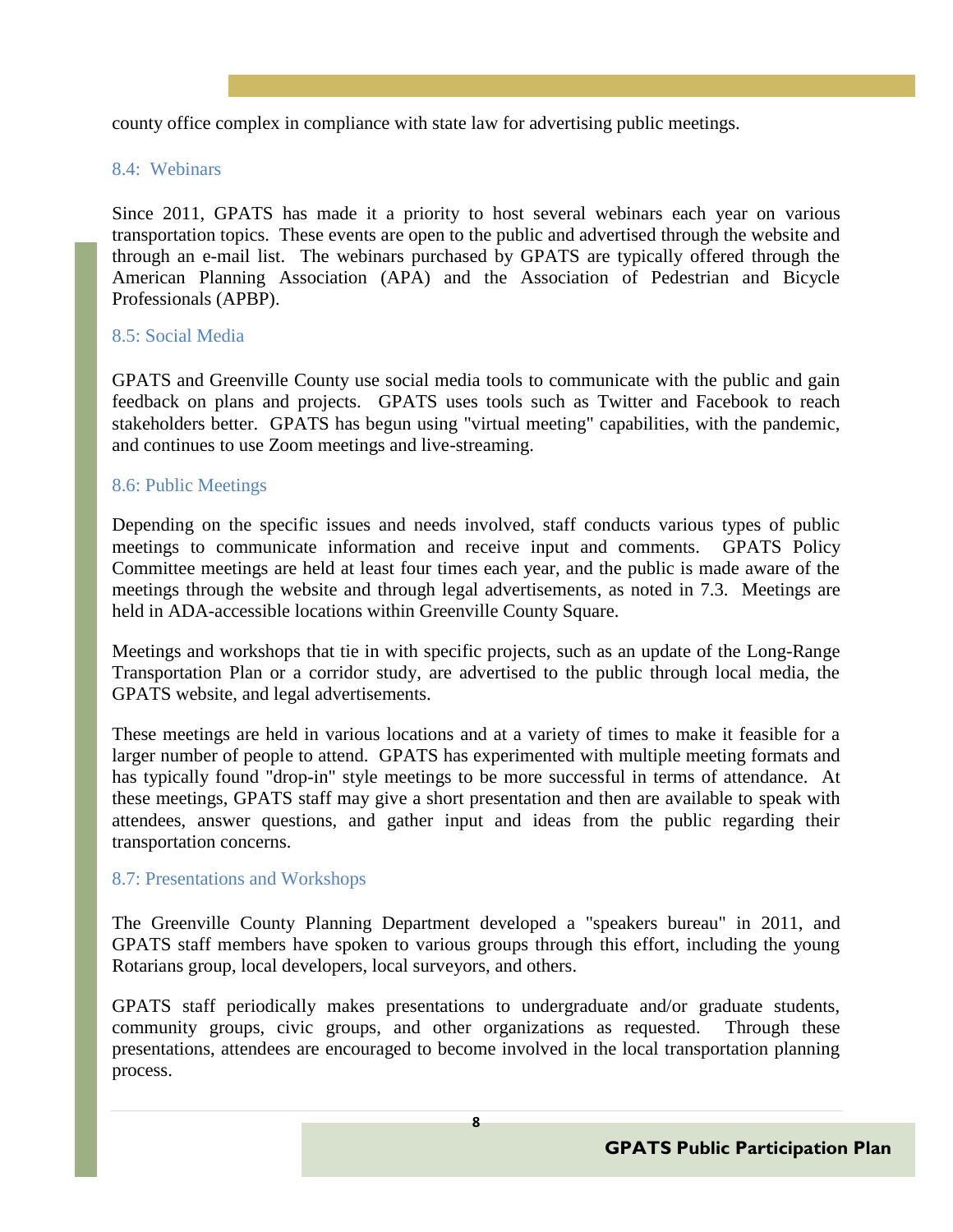Workshops allow the public to provide direct input to the planning process, usually through exercises that involve marking up maps to identify problems, issues, and suggested actions and/or listing issues and desired improvements to the transportation system.

## <span id="page-9-0"></span>8.8: Flyers

Flyers are developed to announce public meetings and other events. These flyers are distributed electronically to the GPATS contact list, and paper copies are posted in public buildings, where possible, in businesses within the affected areas of corridor studies and special studies.

## <span id="page-9-1"></span>8.9: Comment Forms

Comment forms are available through the GPATS website and at public meetings held by GPATS. The staff takes the appropriate action depending on the nature of the comments. Most comments received through the GPATS website are seeking information regarding a specific project, and staff responds directly to these requests. Comment forms received through meetings are addressed by the appropriate agency.

### <span id="page-9-2"></span>8.10: Surveys

GPATS develops both scientific surveys and non-scientific surveys. GPATS develops online and print surveys for various projects and distributes them through meetings and the GPATS website.

# <span id="page-9-3"></span>8.11: Virtual Meetings

All meetings held by a governing body of a public body, excluding executive sessions, must provide to members of the general public, to the extent reasonably possible, an opportunity to:

- 1. Access and attend the meeting by telephone, video, or other electronic or virtual means;
- 2. If in-person oral testimony is allowed, submit during the meeting oral testimony by telephone, video, or other electronic or virtual means; and
- 3. If in-person written testimony is allowed, submit during the meeting written testimony by electronic mail or other electronic means.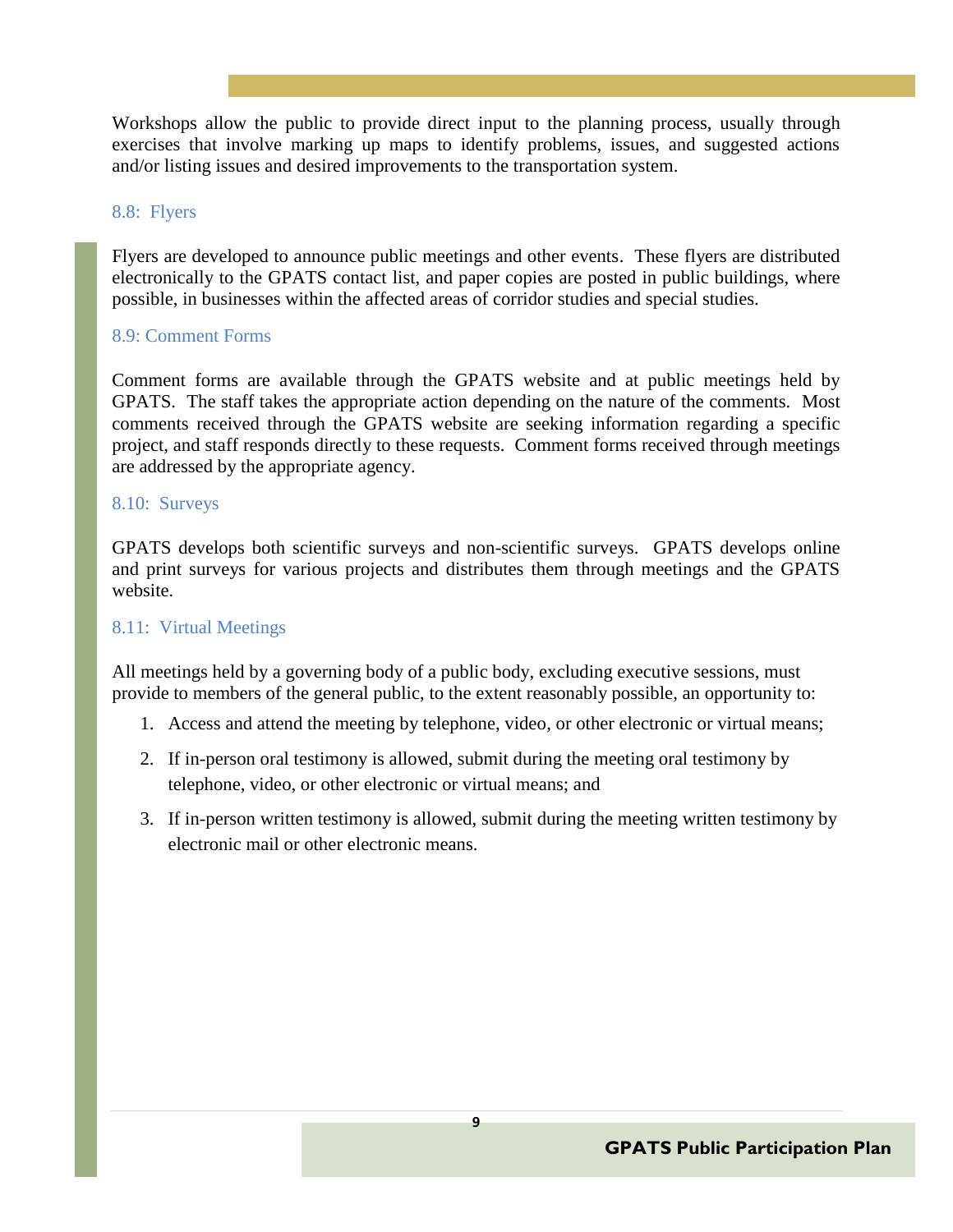*All public notices that advertise the program of projects (POP) will include the following language:*

*This Proposed Program of Projects (POP) will be the final program unless amended. This public notice of public involvement activities and time established for public review and comments on the TIP satisfies FTA Program of Project requirements.*

*This public participation process satisfies GPATS' and GTA's public participation process for the POP.*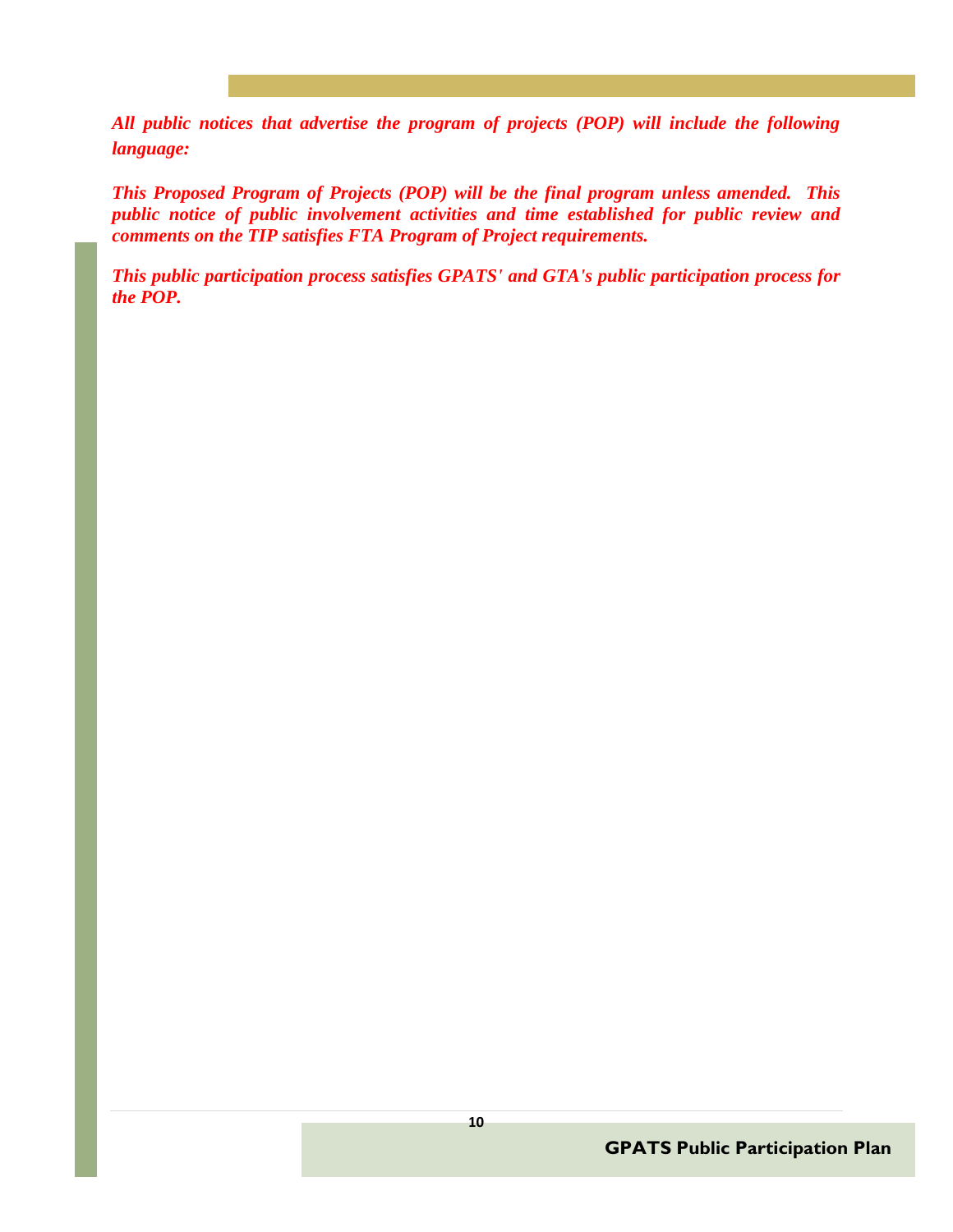# <span id="page-11-0"></span>Section 9: Evaluation Matrix

| <b>STRATEGY</b>         | <b>EVALUATION</b><br><b>CRITERIA</b>                                                                                     | <b>PERFORMANCE</b><br><b>GOAL</b>                                                          | <b>STRATEGIES</b><br><b>TO IMPROVE</b>                                                                                        |
|-------------------------|--------------------------------------------------------------------------------------------------------------------------|--------------------------------------------------------------------------------------------|-------------------------------------------------------------------------------------------------------------------------------|
| <b>GPATS Website</b>    | Number of website<br>visits, as tracked by<br><b>Greenville County</b><br><b>Information Systems</b><br>(IS) Department. | 30 unique website visits<br>per week                                                       | Request a link from<br>other websites<br>when appropriate;<br>make meeting<br>attendees aware of<br>the website               |
| News Media              | Percentage of public<br>meeting attendees<br>who learn of meeting<br>through this method                                 | 10 percent or more of<br>meeting attendees learn<br>of the event through<br>news media     | Seek opportunities<br>for follow-up<br>stories, improve<br>and maintain<br>relationships with<br>reporters                    |
| Legal<br>Advertisements | Not Applicable                                                                                                           | Not Applicable                                                                             | Not Applicable                                                                                                                |
| Webinars                | Percentage of<br>attendees not<br>seeking CE credits<br>through the webinar                                              | 20 percent or more of<br>meeting attendees are<br>not seeking CE credit<br>through webinar | Continue to build<br>the distribution list                                                                                    |
| Social Media            | Percentage of<br>meeting attendees<br>who learn of meeting<br>through this method                                        | 10 percent or more of<br>meeting attendees learn<br>of the event through<br>social media   | Post items more<br>frequently; link<br>from GPATS<br>website to social<br>media and vice<br>versa                             |
| <b>Public Meetings</b>  | Number of attendees                                                                                                      | Depends on the purpose<br>of the meeting and the<br>format of the meeting                  | Offer a variety of<br>meeting formats;<br>ask attendees how<br>they learned of<br>meeting to<br>determine the best<br>methods |